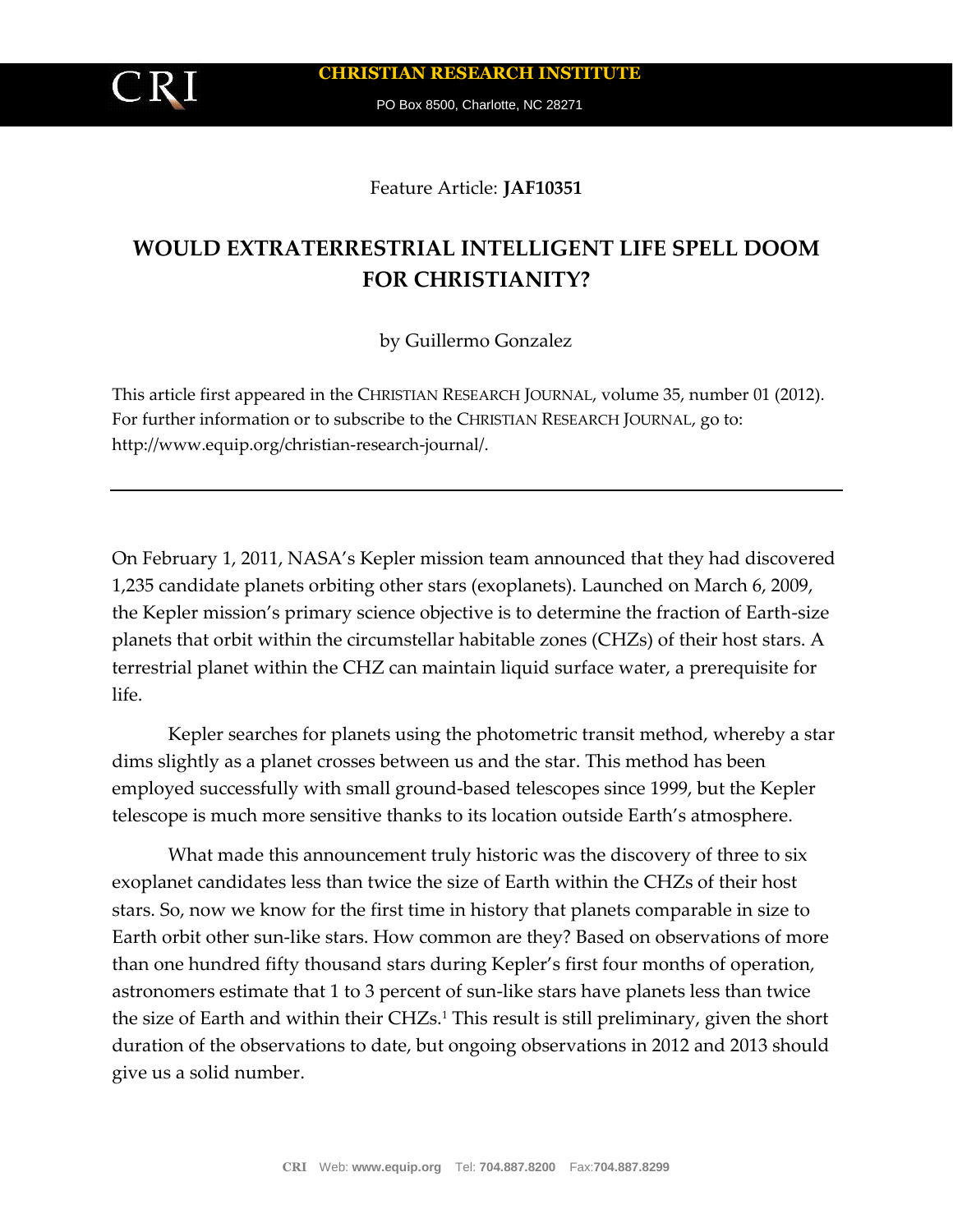These discoveries have brought back to the fore the ancient questions of life beyond Earth and our status in the universe. Are Earth-like planets rare? Are we alone, or might the universe be teeming with life? What are the broader philosophical and theological implications? We can give answers to these questions with varying degrees of confidence. Let's take each in turn.

## **RARE EARTH OR NOT?**

The Kepler results are allowing us to begin to answer our first question with some degree of confidence, but we still have a long way to go. The early data are showing that Earth-*size* planets in the CHZs of sun-like stars are rare. However, a factor of two in the ratio of *sizes* of terrestrial planets translates into roughly a factor of ten in the ratio of their *masses*. The candidate planets found by Kepler in the CHZs of their host stars are close to twice the size of Earth. Such "super-Earths" should not be called Earthlike. They should have very different atmospheric and geological properties than Earth.

While Kepler can measure the sizes of exoplanets and their orbits, it cannot determine their shapes. The shape of a planetary orbit is characterized by its eccentricity. This is an important planetary property to know. Large eccentricity values result in less stable climates.

Planets in our solar system are characterized by relatively large circular orbits. Ground-based observations of exoplanets using the Doppler method have shown them to have much more eccentric orbits, on average, than the planets in our solar system. What's more, many Jovian class exoplanets orbit much closer to their host stars than the Jovian planets (Jupiter, Saturn, Uranus, and Neptune) in our solar system. Veteran exoplanet hunter Geoff Marcy admits, "Our system is a rarity, there's no longer a question about that."<sup>2</sup> But does a planet need to be Earthlike to host life?

#### **ARE WE ALONE?**

Everyone wants to know the answer to this question, though I don't think this is the most profound question one can ask. The exoplanet discoveries made by astronomers during the past fifteen years may lead the casual observer to be optimistic about life beyond Earth. It is easy to believe that the sheer number of planets in the universe is enough to guarantee that we are not alone. However, I advise caution before heading down this path.

It is helpful to step back and review briefly the history of debate on this question. The ancient Greek philosopher Lucretius wrote, "Nothing in the universe is the only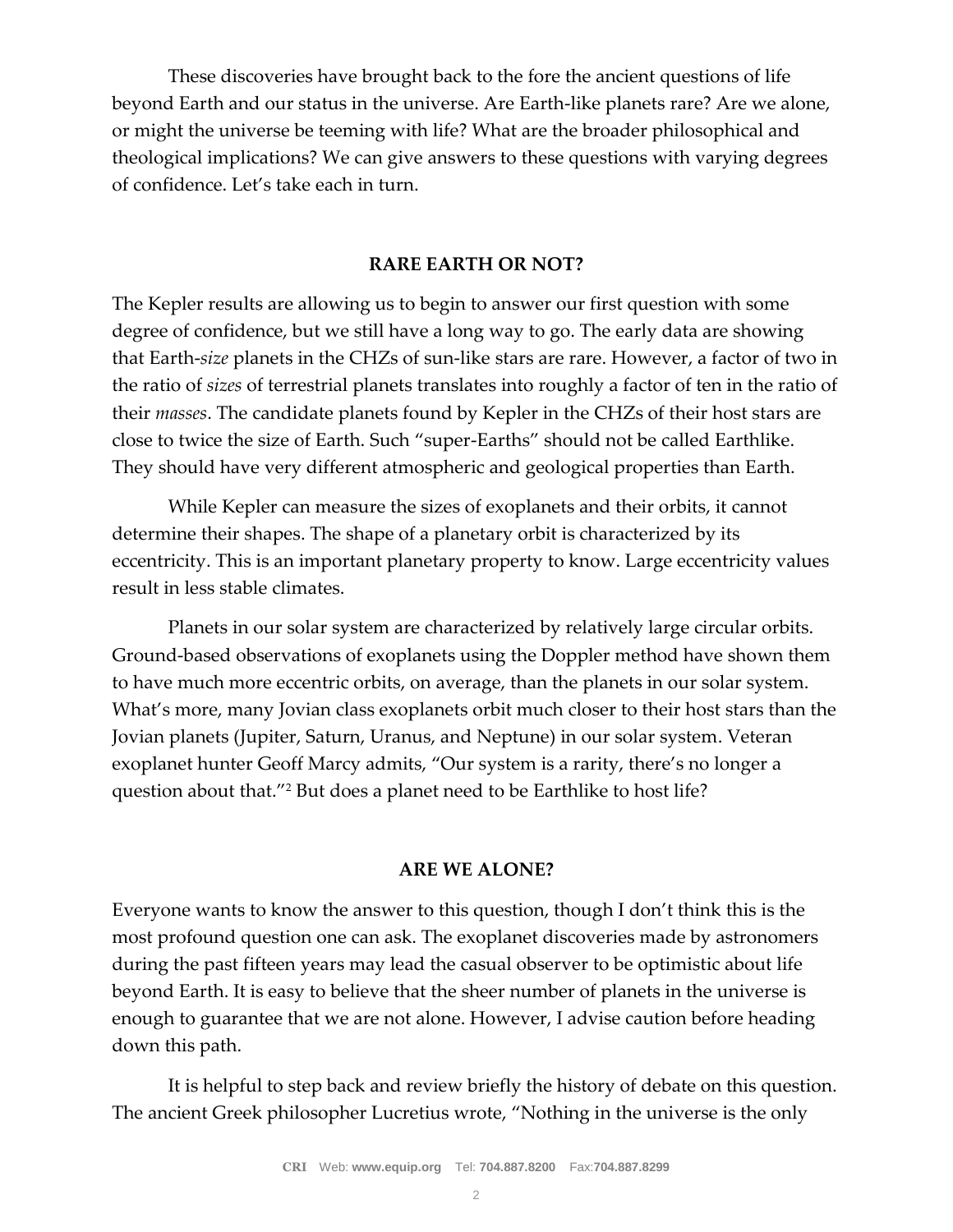one of its kind...there must be countless worlds and inhabitants thereof."<sup>3</sup> This is not a very persuasive argument if you don't buy into its premise. This idea would return during the Renaissance as the Principle of Plentitude, with little more to recommend it than what was offered by the Greeks.

About the same time, the Copernican Principle (more recently called the Principle of Mediocrity) entered the scene. In a nutshell, it is a statement of our and Earth's mediocrity. Its adherents claim that the history of science since Copernicus has reinforced our insignificance on the cosmic scale. Taken together, the Principle of Plentitude and the Copernican Principle have served as the primary motivations for belief in life beyond Earth. However, the Copernican Principle is based on false history and faulty logic.<sup>4</sup>

So strong have been these motivations that at one time or another each of the planets in the solar system has been proposed to host life, even intelligent life. No less an astronomer than Sir William Herschel believed all the planets were inhabited, and also the Sun! All such speculations have been proven wrong in the twentieth century, but it has taken direct evidence to the contrary to squelch the belief in civilizations on the other planets in the solar system.

Today, Copernican Principle advocates continue to hold out hope that "simple" life survives underground in Mars or in the subsurface ocean of the Galilean moon Europa. These places, at least, provide one life-essential ingredient—liquid water. It is unlikely that a different substance could substitute for water as the "universal solvent" for life.<sup>5</sup> Thus, NASA's strategy is to "follow the water" in our solar system. But the ingredients for life call for much more than liquid water.

Setting aside for the moment the problem of the origin of life, necessary, though insufficient, ingredients in life's recipe include about seventeen chemical elements; add another ten for complex life. These need to be in the right chemical forms and abundances. Other requirements in the recipe include cycling of said elements, longlived energy sources, protection from ionizing radiation, and stability of the environment. Places where these conditions are satisfied include the CHZ on the small scale and the Galactic Habitable Zone on the large scale.<sup>6</sup>

Copernican advocates are coming to realize that life cannot just exist anywhere. We really do need to look for Earth-like planets if we are to have any hope of discovering life (especially complex life) on them.

To have a truly balanced view of the implications of astrobiology research, then, one should look not only at the number of exoplanets discovered in the last two decades, but also at the theoretical advancements in our understanding of habitability requirements. Every year astrobiologists discover new factors that had previously been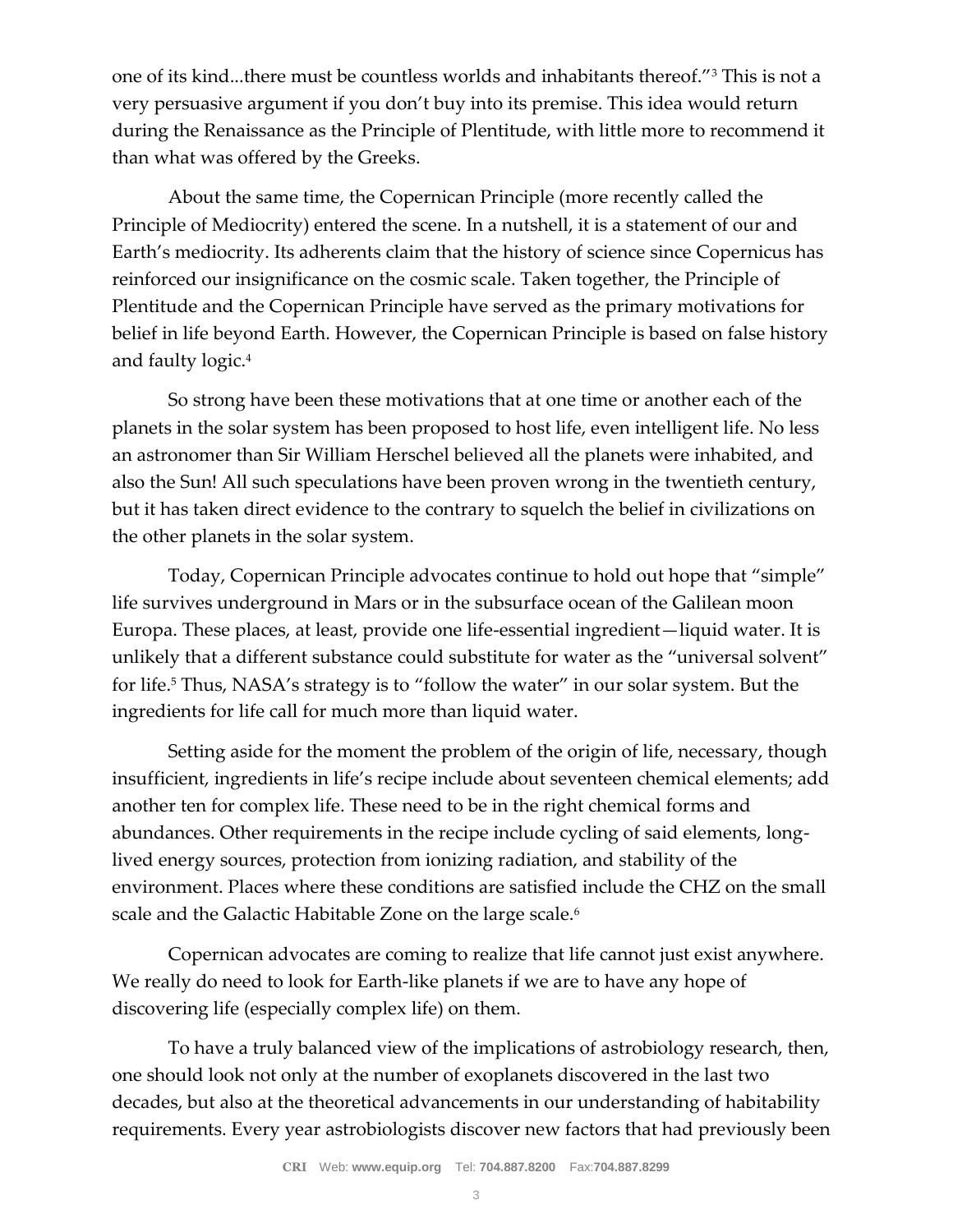neglected in considering the habitability of a planet. Examples include the presence of a large moon, properties of Jovian planet neighbors, coupling of planetary geodynamics with orbital properties, galactic-scale trends in composition (which determine how likely it is for a planet to form in a given place in the Milky Way), and the effects of gamma ray bursts. While astrobiologists cannot say precisely how rare habitable planets are, that they are rare is no longer disputable.

### **WHAT ARE THE BROADER IMPLICATIONS?**

If one day we discover some species of bacteria living under the surface of Mars, I don't think the implications would be very significant. First, it is likely that Earth has contaminated Mars with its microbes.<sup>7</sup> A small fraction of the material blasted off Earth during one of the many impacts by large asteroids or comets in its past could have carried one-celled bacteria to Mars and seeded it.

What if Martian bacteria are found, instead, to have had an independent origin on Mars? First, this would not mean, as many believe, that life is easy to get started by natural means. An intelligent designer would still be the best explanation for the origin of life on Mars, as it is for life on Earth. The same goes for life discovered on a distant exoplanet.

On the other hand, what if, after continued searching, we find no evidence for life on Mars? Mars is the most Earth-like planet we know of, and it's nearby, sharing the same sun and planetary neighbors. If Earth failed to infect Mars, then we can only conclude that Mars is not sufficiently Earthlike to host even "simple" life. How much less likely, then, are exoplanets to host life?

The more interesting question concerns the existence of extraterrestrial intelligence (ETI). If we discover ETI comparable in intelligence to a dog or a monkey, then I don't think the implications would be significant. However, the common view among opinion makers today seems to be that Christians should worry about discovery of an advanced ETI. *Space.com* blogger Clara Moskowitz wrote recently on MSNBC.com, "Christians, in particular, might take the news hardest, because the Christian belief system does not easily allow for other intelligent beings in the universe, Christian thinkers said at the 100 Year Starship Symposium, a meeting sponsored by the Defense Advanced Research Projects Agency [DARPA] to discuss issues surrounding traveling to other stars."<sup>8</sup>

ETI is not a new topic to Christians. On one of the few occasions that C. S. Lewis opined about ETI, he wrote: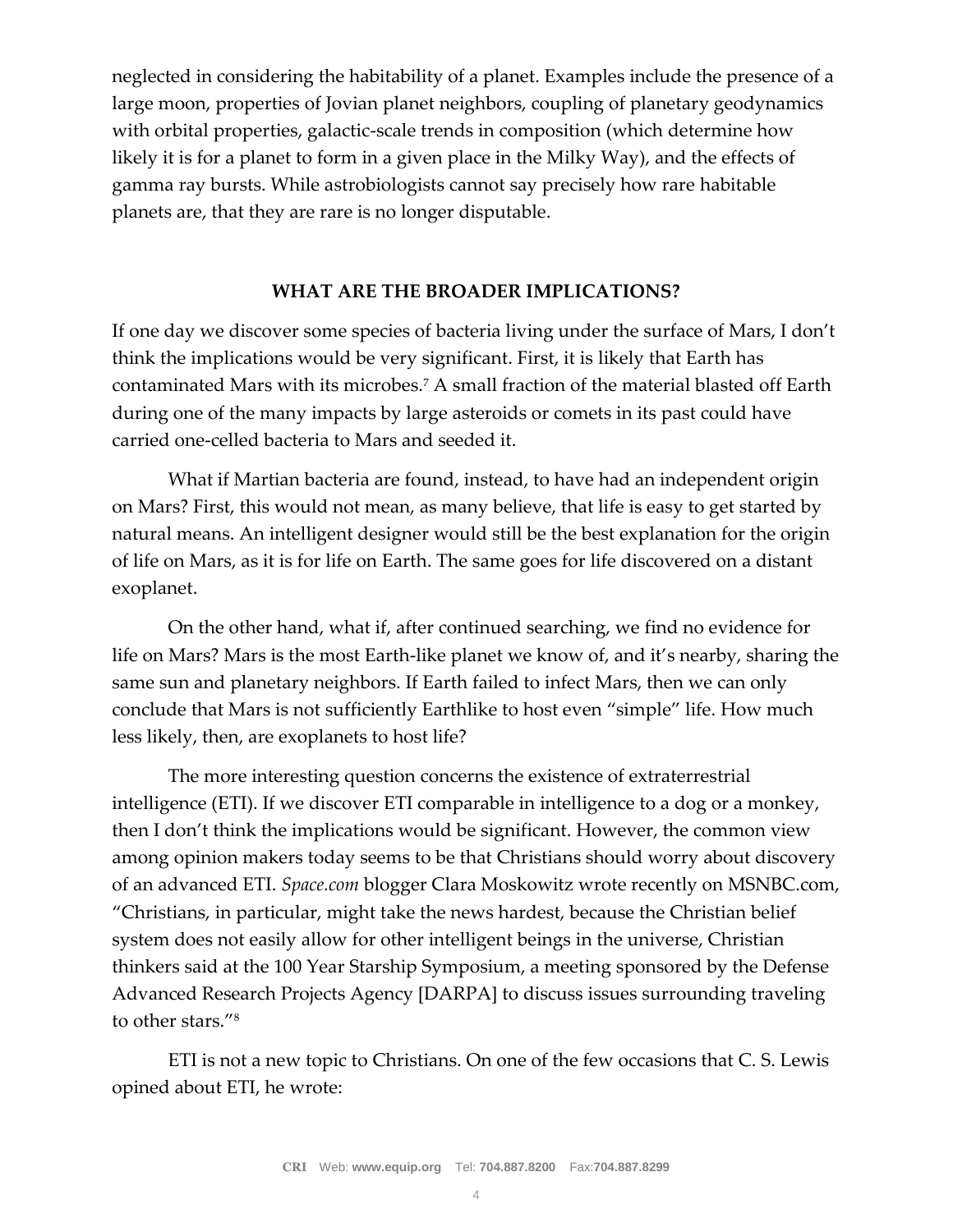*We know that God has visited and redeemed His people, and that tells us just as much about the general character of the creation as a dose given to one sick hen on a big farm tells us about the general character of farming in England....It is, of course, the essence of Christianity that God loves man and for his sake became man and died. But that does not prove that man is the sole end of nature. In the parable, it was one lost sheep that the shepherd went in search of: it was not the only sheep in the flock, and we are not told that it was the most valuable—save insofar as the most desperately in need has, while the need lasts, a peculiar value in the eyes of Love. The doctrine of the Incarnation would conflict with what we know of this vast universe only if we knew also there were other rational species in it who had, like us, fallen, and who needed redemption in the same mode, and they had not been vouchsafed it. But we know of none of these things.<sup>9</sup>*

What's more, the doctrine of the Incarnation has always meant that God became incarnate to reconcile all of creation to Himself. It doesn't say God became man to the exclusion of everything else. Both Catholics and Protestants have offered serious theological analyses of ETI. Two examples are *Christianity and Extraterrestrials? A Catholic Perspective* by Thomist Marie I. George and *The Logic of God Incarnate* by Thomas Morris. It appears that Christians have enough theological resources to account for the existence of ETI. When all is said, we have to remember that these are hypothetical questions, there is no evidence for ETI, and our answers are necessarily speculative.

Lewis dryly commented on atheists' attempts to use both sides of the ETI debate as a weapon against Christianity:

*If we discover other bodies, they must be habitable or uninhabitable: and the odd thing is that both these hypotheses are used as grounds for rejecting Christianity. If the universe is teeming with life, this, we are told, reduces to absurdity the Christian claim—or what is thought to be the Christian claim—that man is unique, and the Christian doctrine that to this one planet God came down and was incarnate for us men and our salvation. If, on the other hand, the earth is really unique, then that proves that life is only an accidental by- product in the universe, and so again disproves our religion. Really, we are hard to please.<sup>10</sup>*

Certainly, God is free to create a universe in which life is rare or common or even unique. For the ETI optimist, the better choice is theism or ID. This is perhaps the central irony. The naturalist's explanatory toolkit is too limited to explain ETI, let alone  $\text{us}.^{11}$